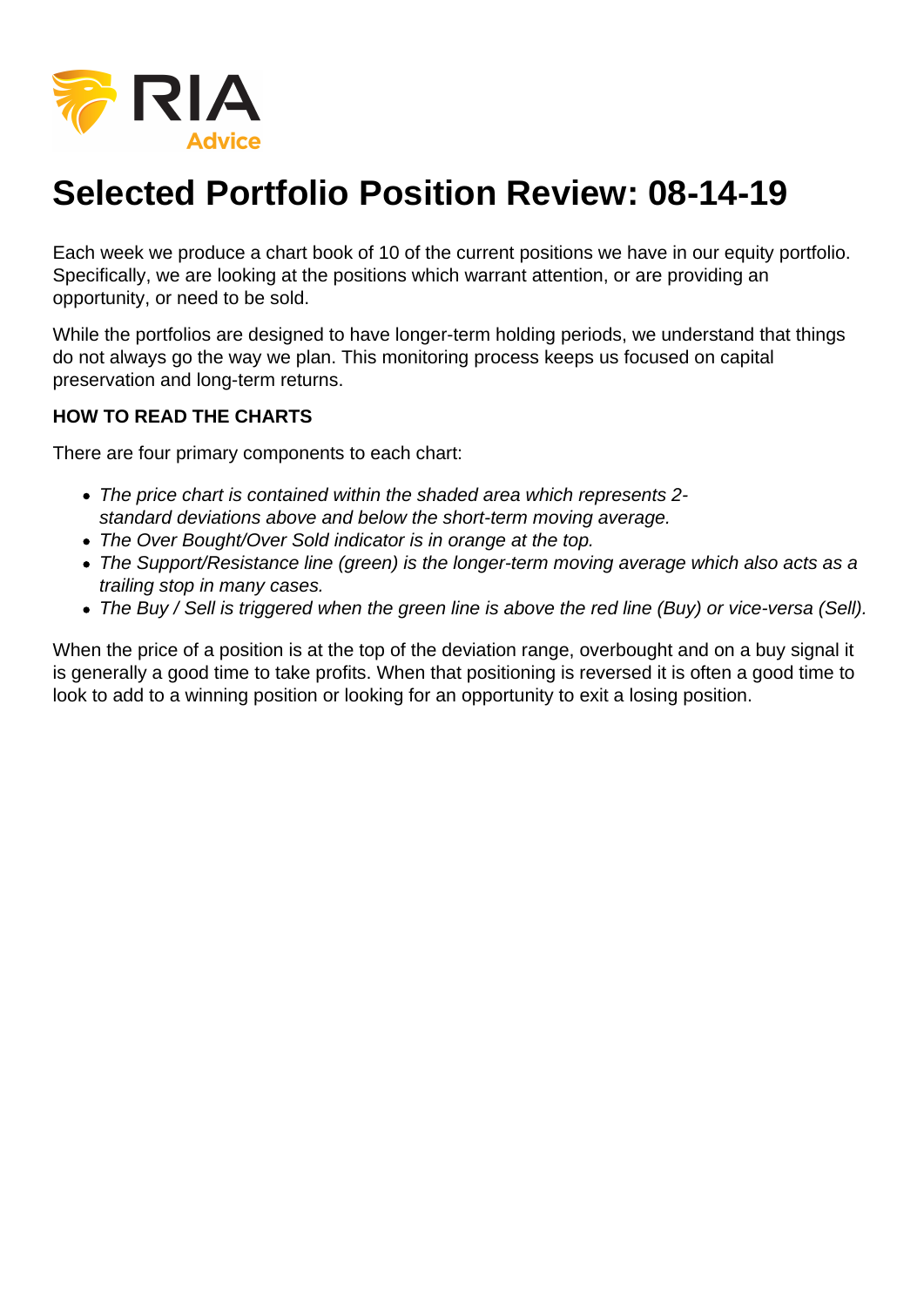With this basic tutorial let's get to the sector analysis.

WELL - Welltower, Inc.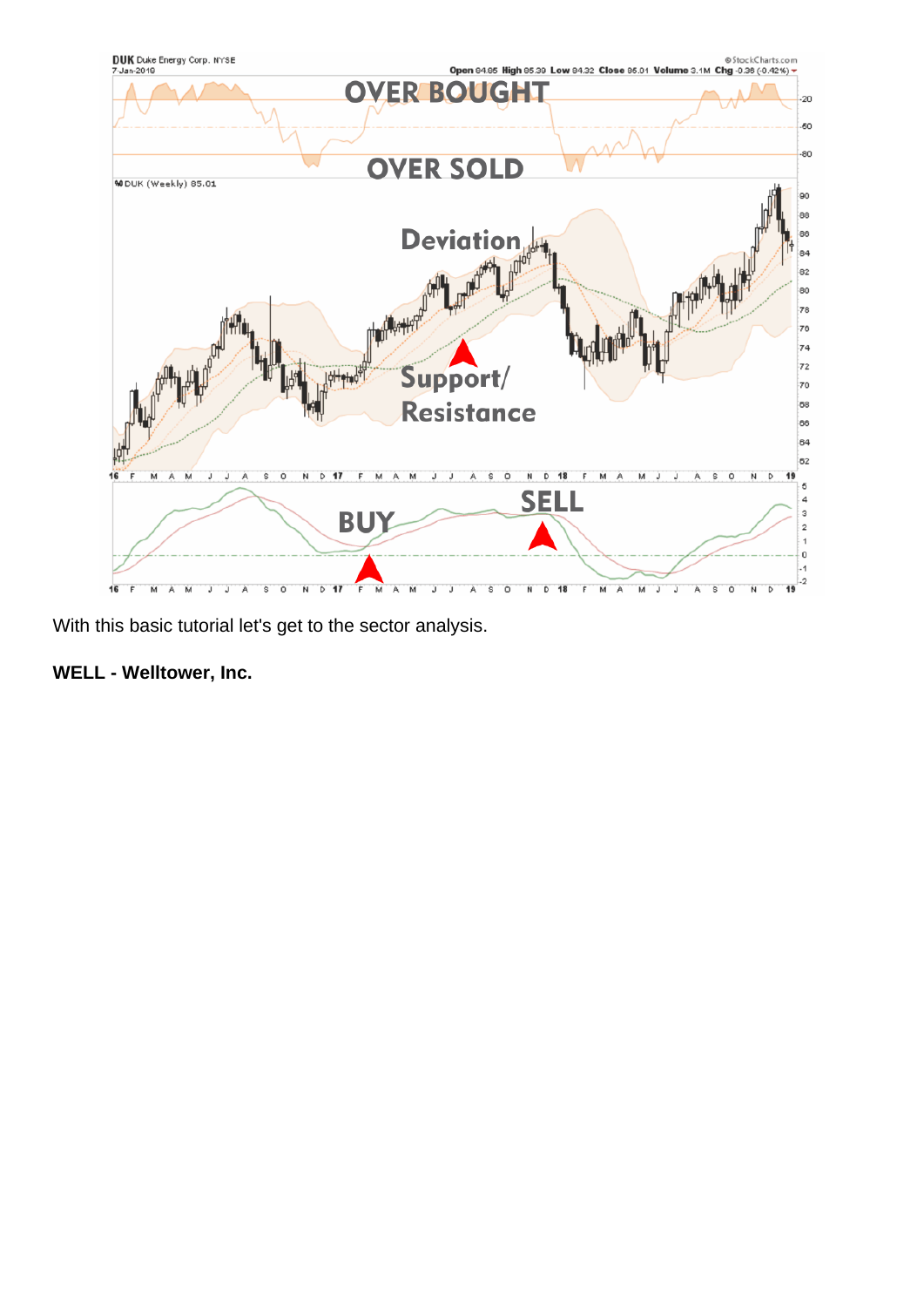- WELL fits within our dual theme of an aging demographic and a shift to "safety" over "risk" within allocations. With a 4% yield, the total return continues to be attractive.
- The drop in interest rates has fed into interest rate sensitive sectors and pushed WELL to alltime highs.
- The position is overbought and on an elevated "buy" signal so we are keeping a close stop on the position currently.
- Stop loss moved up to \$80.

DOV -Dover Corp.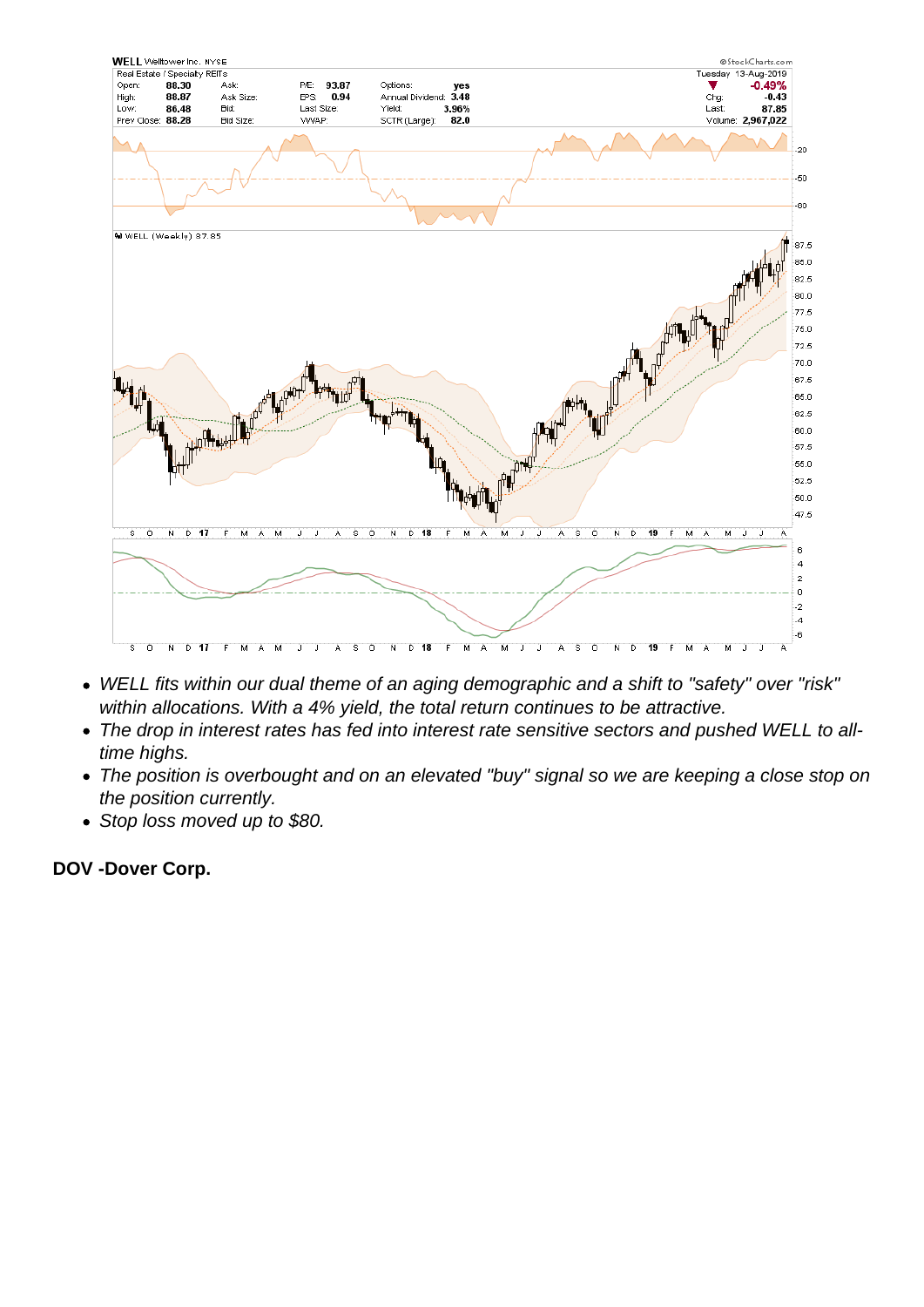- We originally took profits in DOV back in May, then again in July. Since then it has finally corrected a bit and triggered a short-term sell signal.
- So far, important support is holding at the \$87.50 level and after taking profits we can give DOV a bit of room to find a re-entry point to add back into holdings.
- Stop-loss is set at \$87.50

AEP - American Electric Power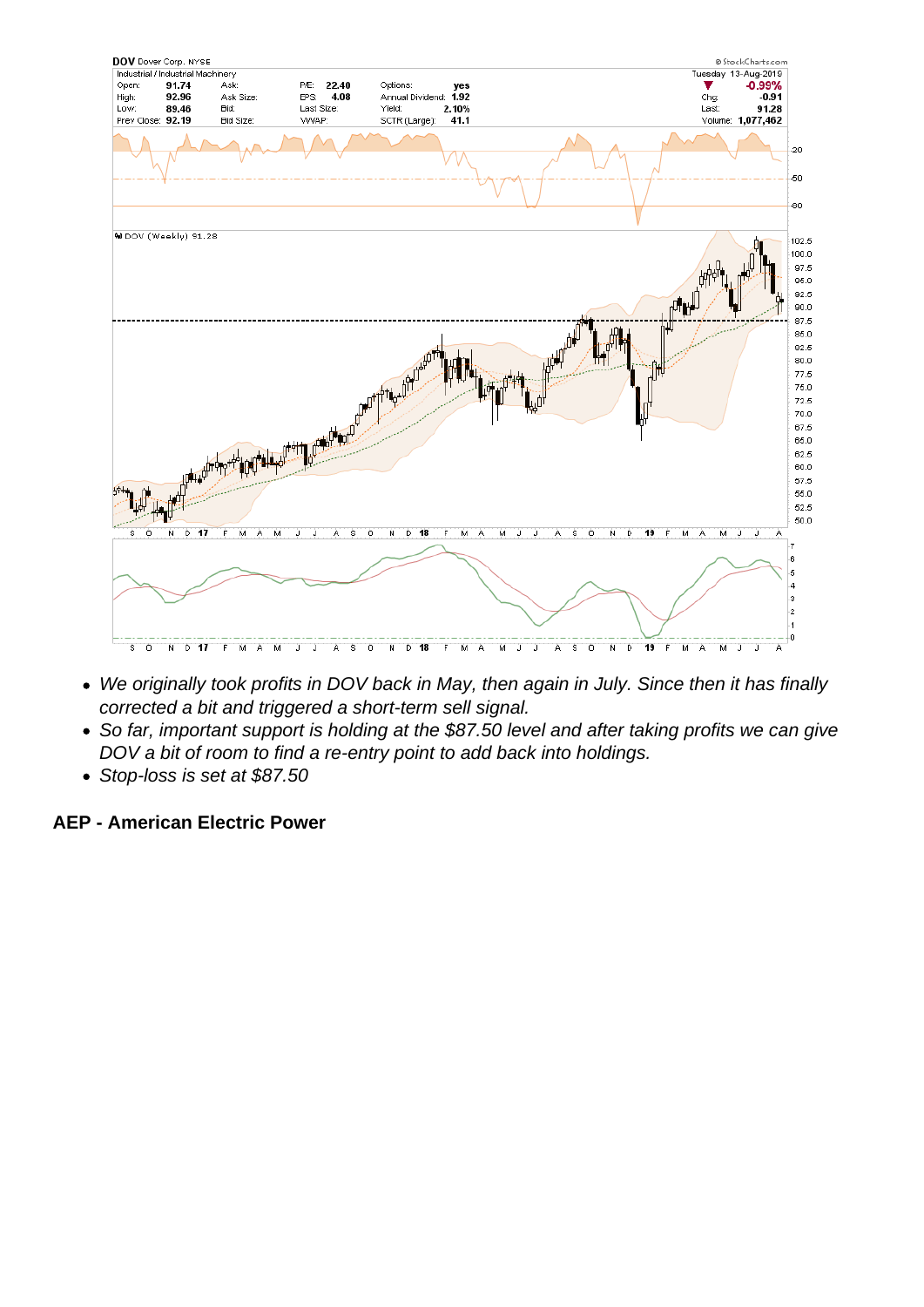- Utilities have been consolidating a bit after an exceptionally strong run. As noted above, with interest rate declines feeding into interest rate sensitive sector, Utilities have continued to get a bid.
- AEP is one our stronger defensive plays, but is both extremely overbought and extended.
- AEP has triggered a short-term sell signal, so we are watching the sector closely. We have taken profits but will likely do so again soon.
- Stop-loss is set at \$84 currently.

GDX - Gold Miners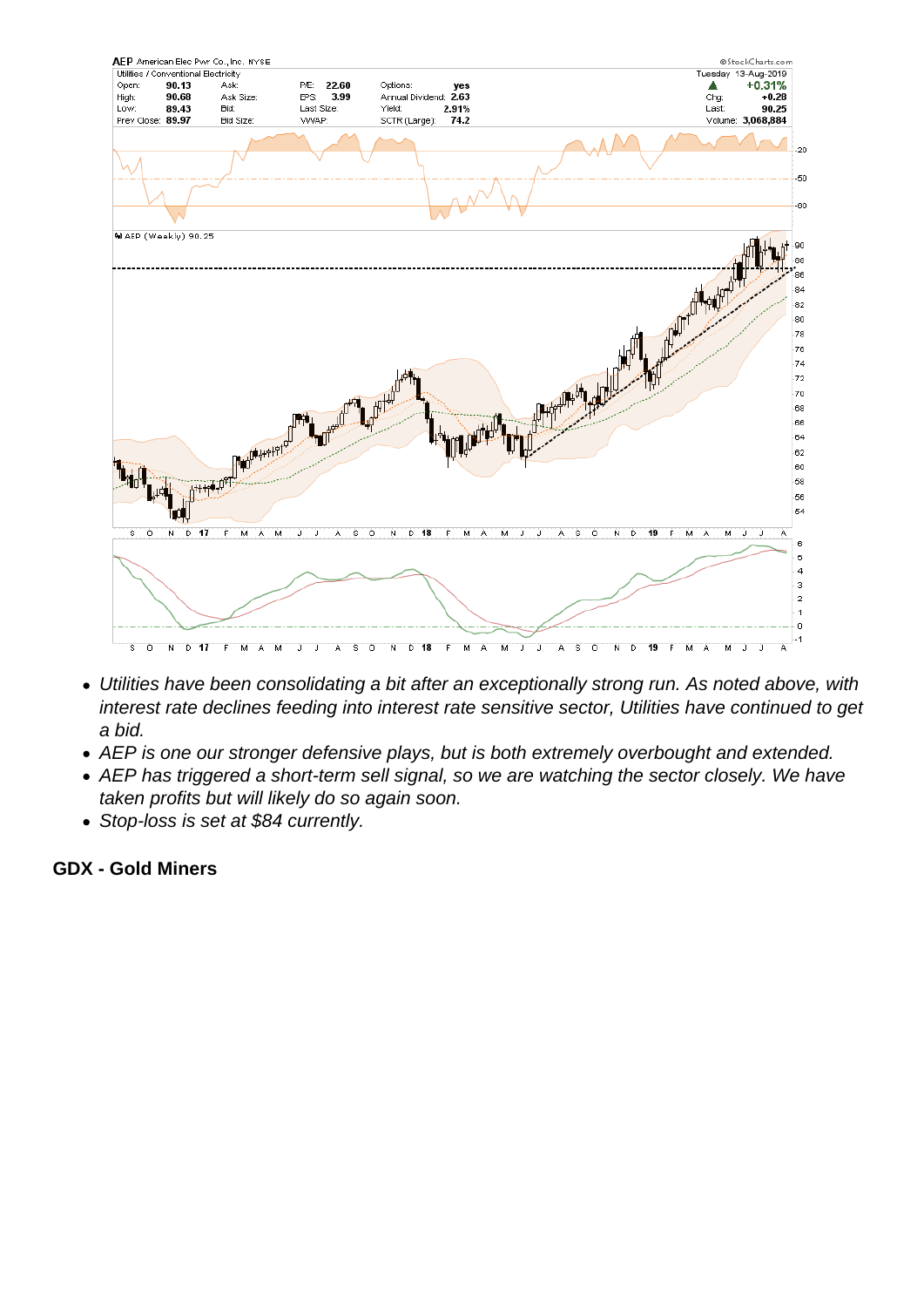- GDX was added to our portfolios to hedge against potential volatility and rate risk in portfolios.
- We continue to hold our position for now but the position has gone parabolic for now. We have not had a good entry point as of yet to add to our position further.
- GDX is on a "buy signal" so we continue to be bullish on the position. The overbought condition suggests a short-term pullback is in order.
- Our stop is moved up to \$25

BA - Boeing Co.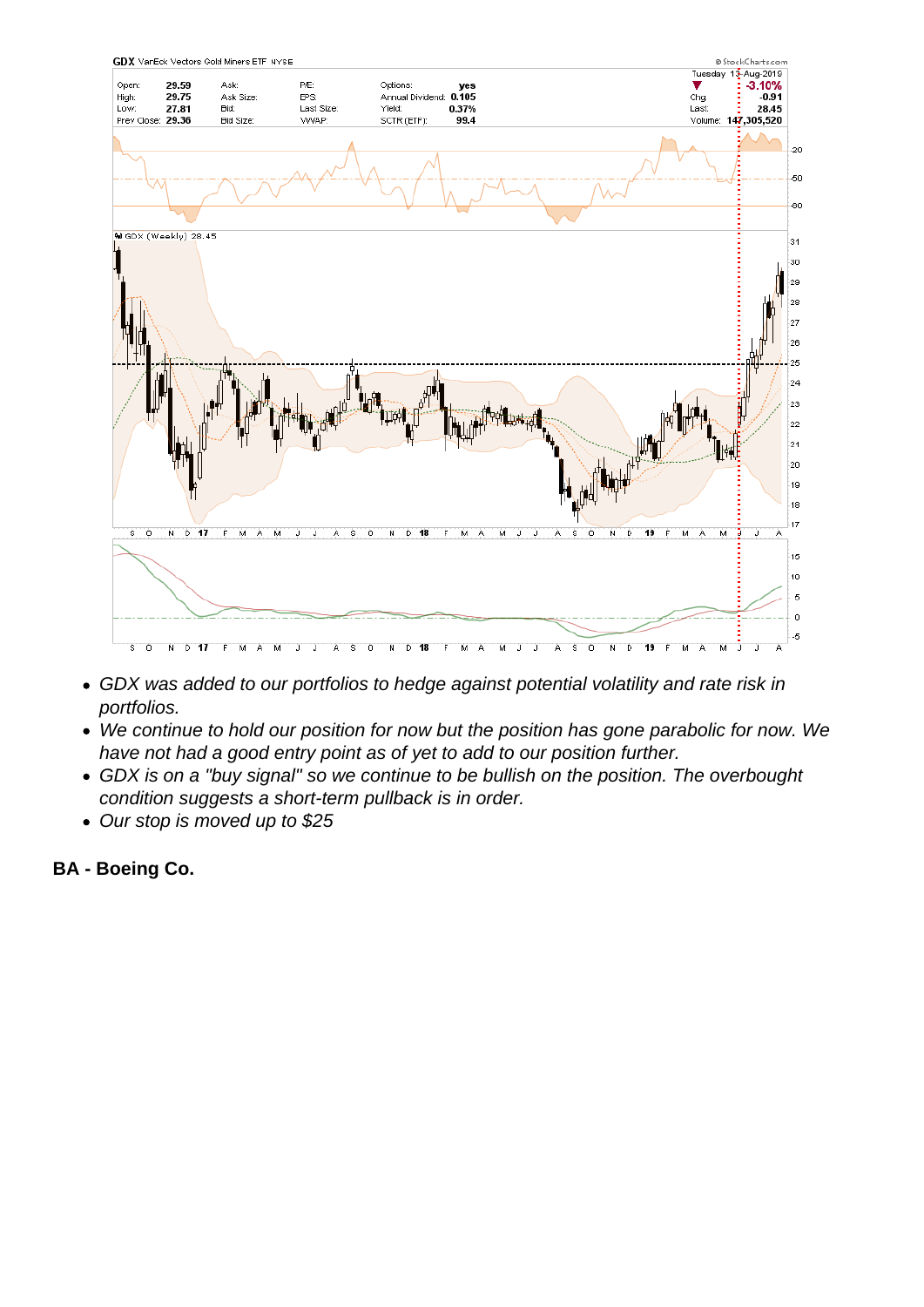- We are still maintaining our 1/2 position in BA as it continues to struggle with 737 MAX issues.
- However, BA is extremely oversold on its trading signal and a reversal of the signal would likely equate to a strong breakout above this base BA has been building since 2018.
- Stop-loss remains at \$300.

JPM - JP Morgan Chase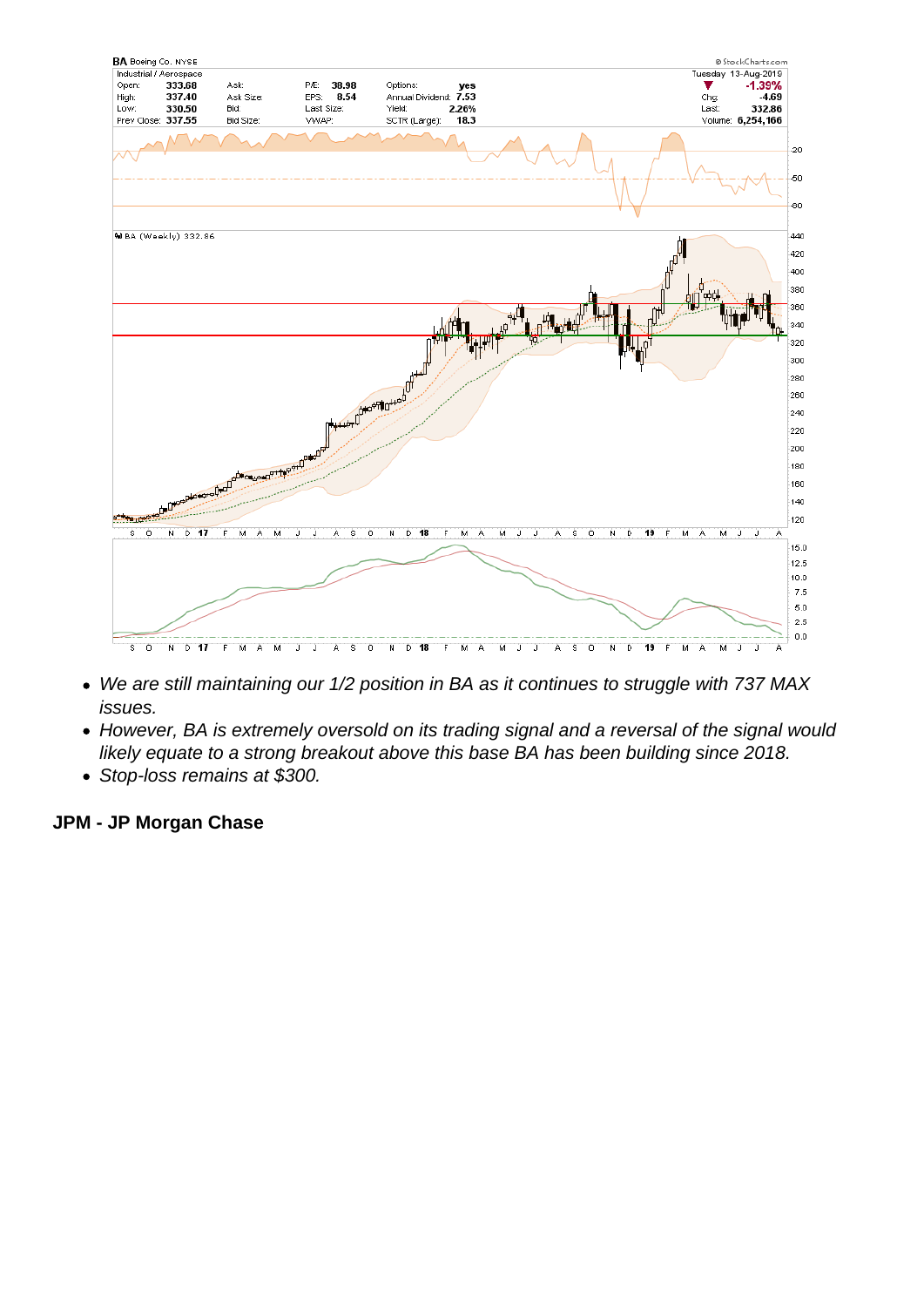- Financials continue to struggle with the inversion of the yield curve and with the Fed cutting rates.
- JPM recently sold off and tested support at the 200-dma.
- JPM is close to triggering a short-term sell signal so support needs to hold.
- Stop loss is set at \$105

PEP - Pepsico, Inc.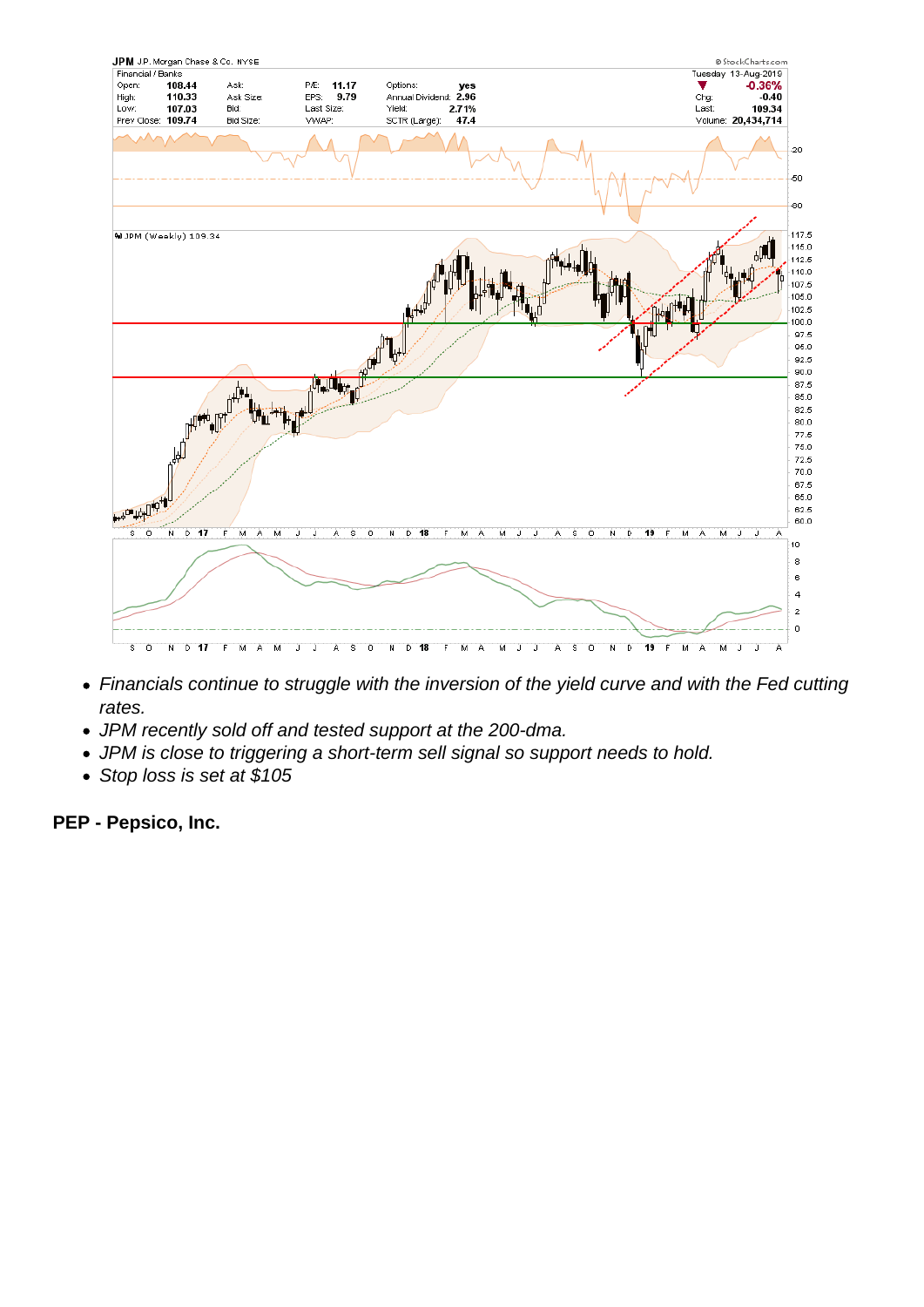- PEP has performed well since we added it to portfolios but has needed a correction for quite some time.
- That correction is in process and support is holding.
- PEP has triggered a short-term sell signal so we are watching the position closely for now.
- Profit stop-loss is set at \$127.50
- Stop-loss is set at \$122.50

V - Visa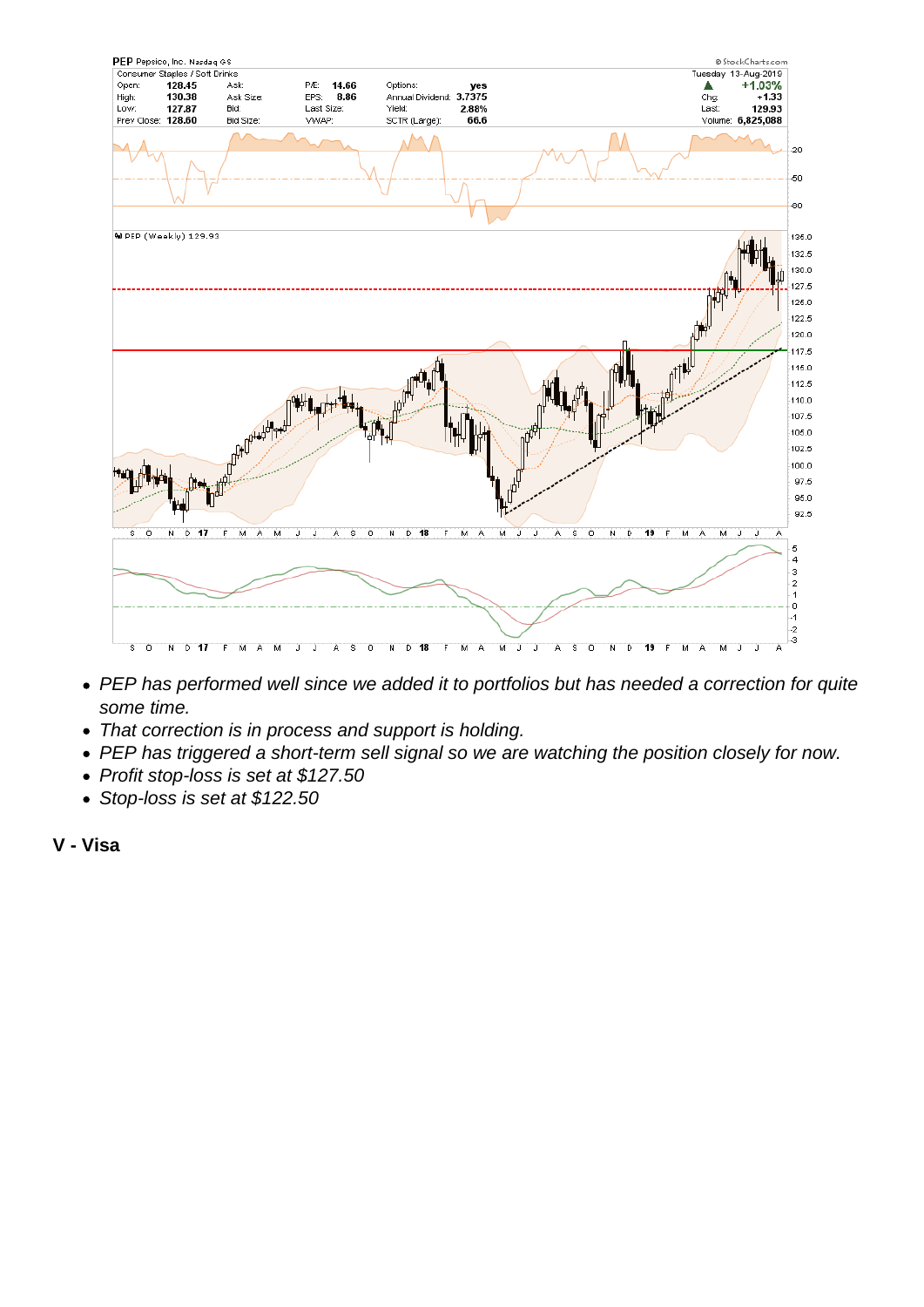- If you can't pay cash for it, charge it. People are doing just that and credit card debt keeps climbing along with our holdings in V.
- Like most of our positions, V is grossly overbought and extended on multiple levels.
- We are moving up our stop-loss levels to protect our gains.
- Stop-loss is moved up to \$165

ABT - Abbott Laboratories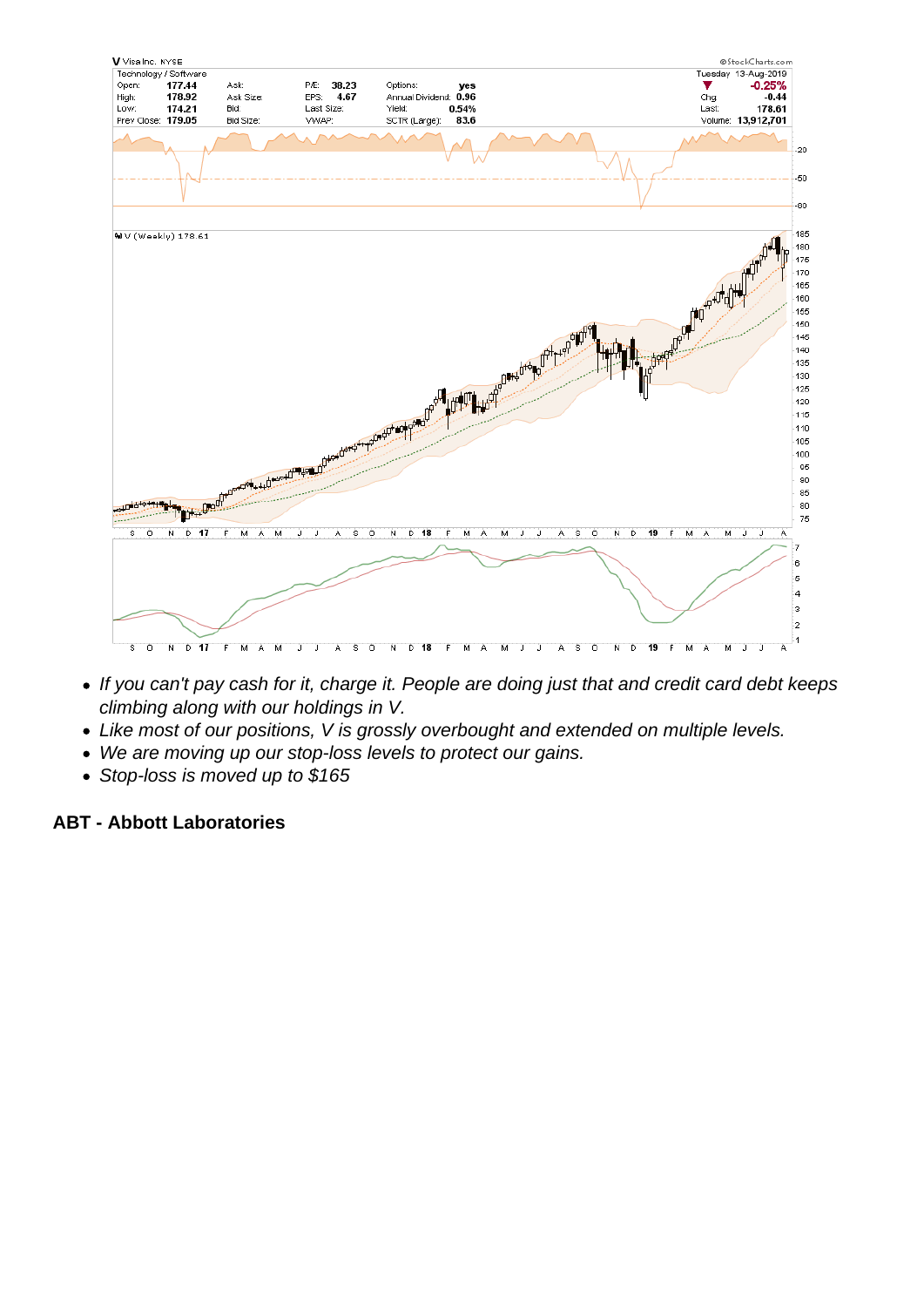- ABT continues to provide great performance even after we previously took profits.
- ABT recently flipped back onto a "buy signal" but is overbought short-term
- Hold positions for now, after taking profits, and watch the uptrend line from the 2017 lows.
- Stop loss is moved up to \$77.50

CMCSA - Comcast Corp.